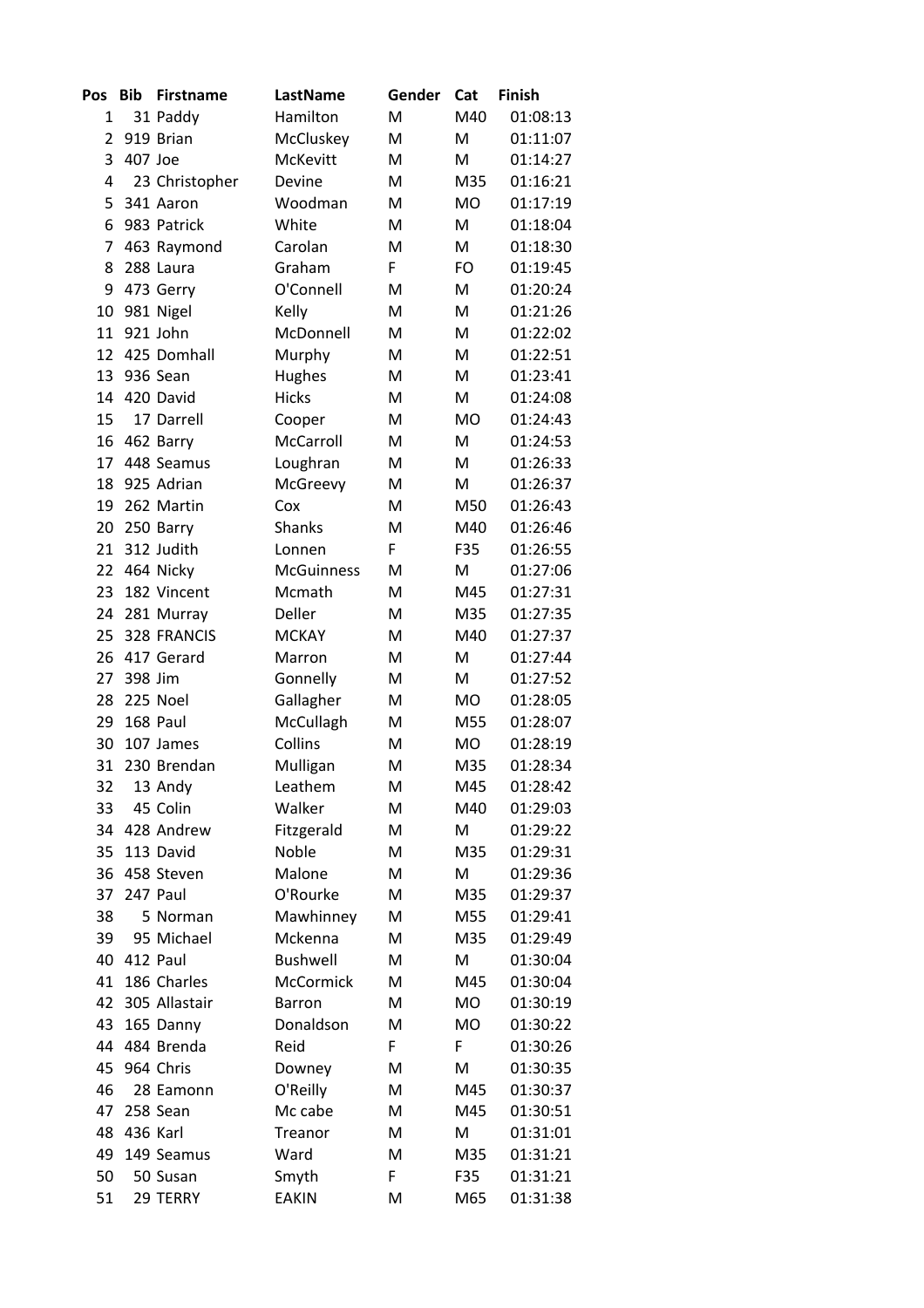| 52  |         | 68 Ray             | Cameron         | M | M40       | 01:31:41 |
|-----|---------|--------------------|-----------------|---|-----------|----------|
| 53  |         | 176 Paul           | McGivern        | M | <b>MO</b> | 01:31:46 |
| 54  |         | 195 Patrick        | Hamill          | M | M35       | 01:31:53 |
| 55  |         | 940 Ronan          | Doran           | M | M         | 01:31:55 |
| 56  |         | 254 Clive          | Weatherhead     | M | M45       | 01:31:58 |
| 57  |         | 942 Michael        | <b>Rivers</b>   | M | M         | 01:32:14 |
| 58  |         | 971 Patrick        | Muckian         | M | M         | 01:32:24 |
| 59  |         | 967 Donal          | Cassidy         | M | M         | 01:32:29 |
| 60  |         | 931 Alan           | Massey          | M | M         | 01:32:45 |
| 61  |         | 410 Sean           | Smith           | M | Μ         | 01:33:01 |
| 62  |         | 147 Kieran         | Morgan          | M | <b>MO</b> | 01:33:03 |
| 63  |         | 138 Johnny         | Moore           | M | <b>MO</b> | 01:33:34 |
| 64  |         | 485 Chris          | Kelly           | M | M         | 01:34:05 |
| 65  |         | 474 Aidan          | Duffy           | M | M         | 01:34:05 |
| 66  |         | 144 Adrian josepth | Haughian        | M | M45       | 01:34:16 |
| 67  |         | 279 Johnny         | <b>Bradshaw</b> | M | M40       | 01:34:19 |
| 68  |         | 241 Elaine         | Walls           | F | F40       | 01:34:22 |
| 69  |         | 163 Stephen        | Austin          | M | M45       | 01:34:22 |
| 70  |         | 470 Alan           | McGeough        | M | M         | 01:34:28 |
| 71  |         | 11 Gretta          | O connor        | F | <b>FO</b> | 01:34:35 |
| 72  |         | 71 SEAN            | <b>HAUGHIAN</b> | M | M35       | 01:34:39 |
| 73  |         | 397 Paul           | Quigley         | M | M         | 01:34:43 |
| 74  |         | 169 James          | Wilson          | M | M35       | 01:34:48 |
| 75  |         | 359 Patrick        | Cassidy         | M | M40       | 01:34:58 |
| 76  |         | 483 Austin         | Reid            | M | M         | 01:35:00 |
| 77  |         | 416 Gerard         | McAleenan       | M | M         | 01:35:00 |
| 78  |         | 269 Brendan        | Rice            | M | M40       | 01:35:01 |
| 79  |         | 297 Colm           | Murphy          | M | <b>MO</b> | 01:35:05 |
| 80  |         | 296 Mark           | Shields         | M | M45       | 01:35:08 |
| 81  |         | 161 Andrew         | Muir            | M | M35       | 01:35:27 |
| 82  |         | 970 Brian          | Kirwan          | M | M         | 01:35:29 |
| 83  |         | 373 Damien         | Martin          | M | M         | 01:35:45 |
| 84  |         | 18 Paudie          | <b>Byrne</b>    | M | M45       | 01:35:46 |
| 85  |         | 928 Eileen         | Stevenson       | F | F         | 01:35:47 |
| 86  |         | 938 Micky          | Hamill          | M | M         | 01:35:48 |
| 87  |         | 292 Michael        | Mccarron        | M | M45       | 01:36:03 |
| 88  |         | 947 Michael        | McKeown         | M | M         | 01:36:03 |
| 89  | 315 Lee |                    | <b>Brinkley</b> | Μ | M35       | 01:36:13 |
| 90  |         | 395 Patrick        | McCabe          | M | M         | 01:36:14 |
| 91  |         | 471 Martin         | McCahey         | M | M         | 01:36:14 |
| 92  |         | 406 Damien         | Maguire         | Μ | M         | 01:36:17 |
| 93  |         | 321 Damien         | Cunningham      | M | M50       | 01:36:20 |
| 94  |         | 61 Liam            | Smyth           | M | M35       | 01:36:21 |
| 95  |         | 331 Kevin          | Devlin          | M | M45       | 01:36:27 |
| 96  |         | 332 Steven         | Fearon          | M | <b>MO</b> | 01:36:27 |
| 97  |         | 966 Jonathan       | Dunlop          | M | M         | 01:36:30 |
| 98  |         | 52 Eimear          | McCracken       | F | FO        | 01:36:38 |
| 99  |         | 932 Philip         | Mulligan        | M | M         | 01:36:40 |
| 100 |         | 159 Martin         | McConaghy       | M | M35       | 01:36:45 |
| 101 |         | 240 Jakub          | Adamiak         | M | M35       | 01:36:48 |
| 102 | 943 HR  |                    | Dickson         | M | M         | 01:36:51 |
| 103 |         | 59 Jose            | Carvalho        | M | M50       | 01:37:00 |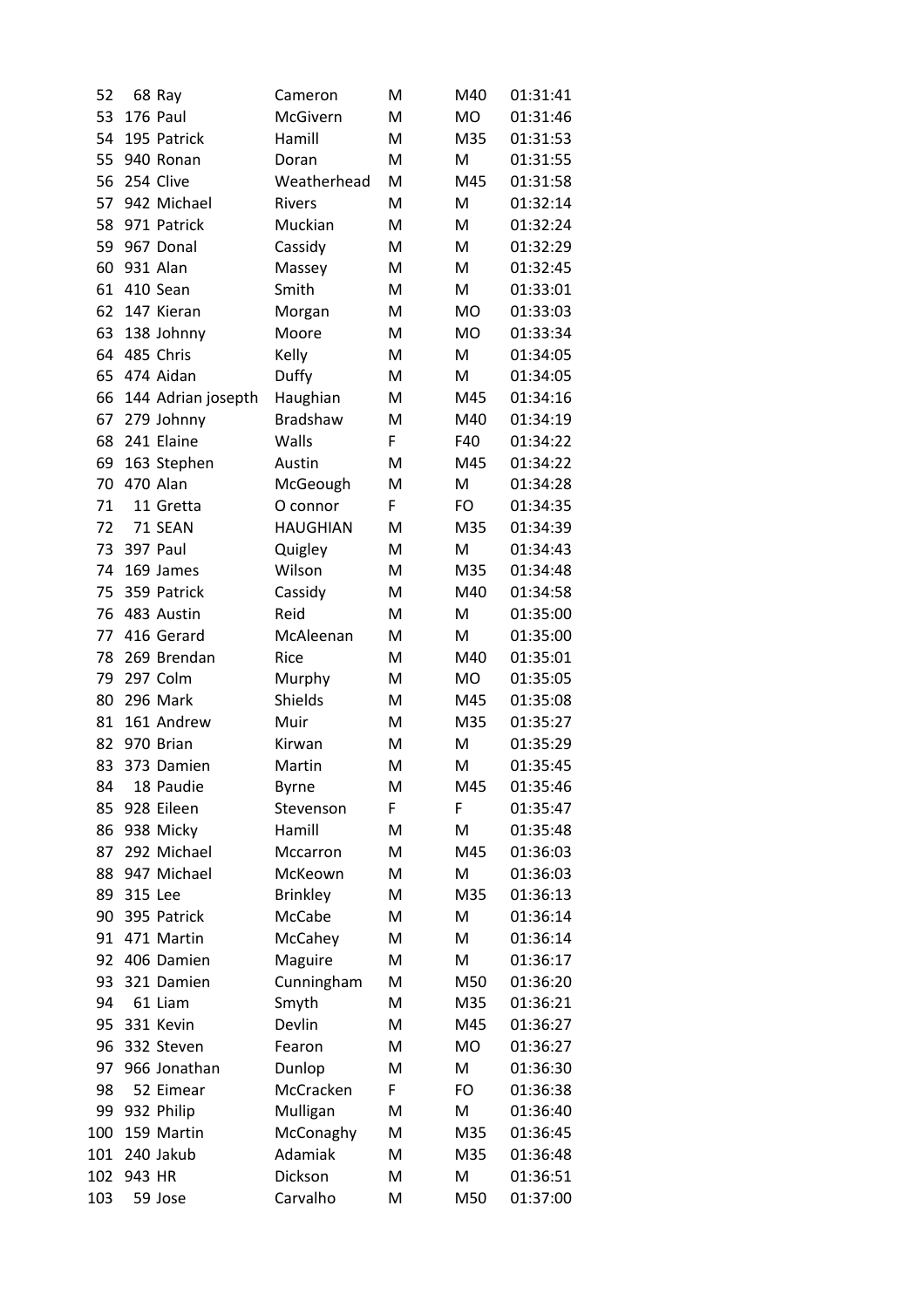| 104        | 968 Michael         | McCappol        | M      | M         | 01:37:02             |
|------------|---------------------|-----------------|--------|-----------|----------------------|
| 105        | 39 Gillian          | Cordner         | F      | F40       | 01:37:03             |
| 106        | 449 Jonathan        | Minagh          | M      | M         | 01:37:11             |
| 107        | 466 Mick            | Halpenny        | M      | M         | 01:37:14             |
| 108        | 929 Pat             | O'Hagan         | M      | M         | 01:37:24             |
| 109        | 353 Jonathan        | Davis           | M      | <b>MO</b> | 01:37:27             |
| 110        | 403 Tony            | McAteer         | M      | M         | 01:37:28             |
| 111        | 43 Jason            | Hill            | M      | M40       | 01:37:28             |
| 112        | 211 Barry           | Evans           | M      | M50       | 01:37:34             |
| 113        | 64 Brian            | Evans           | M      | M40       | 01:37:41             |
| 114        | 122 Gerard          | Murphy          | M      | <b>MO</b> | 01:37:42             |
| 115        | 348 Feargal         | Garvin          | M      | M35       | 01:37:50             |
| 116        | 973 James           | <b>Hughes</b>   | M      | M         | 01:38:00             |
| 117        | 457 Richard         | Gough           | M      | M         | 01:38:05             |
| 118        | 226 Brian           | O'Neill         | M      | M50       | 01:38:06             |
| 119        | 167 Anne            | Moore           | F      | F35       | 01:38:19             |
| 120        | 287 COLIN           | <b>CONWAY</b>   | M      | M50       | 01:38:23             |
| 121        | 927 Orla            | French          | F      | F         | 01:38:26             |
| 122        | 223 Colum           | McKeever        | M      | M40       | 01:38:26             |
| 123        | 22 Sean             | Farquhar        | M      | M40       | 01:38:30             |
| 124        | 308 James           | McLaughlin      | M      | <b>MO</b> | 01:38:31             |
| 125        | 221 Emma            | Moley           | F      | FO        | 01:38:33             |
| 126        | 363 Joey            | Cooney          | M      | M         | 01:38:52             |
| 127        | 81 Paul             | McCabe          | M      | M40       | 01:38:55             |
| 128        | 461 Paul            | Moore           | M      | M         | 01:39:15             |
| 129        | 110 Keith           | Geoghegan       | M      | <b>MO</b> | 01:39:20             |
| 130        | 922 Joe             | Cunningham      | M      | M         | 01:39:21             |
| 131        | 188 Stephen         | <b>Boyle</b>    | M      | M40       | 01:39:30             |
| 132        | 933 Gerard          | Gearon          | M      | M         | 01:39:34             |
| 133        | 162 John            | Garvey          | M      | M35       | 01:39:39             |
| 134        | 89 Paul             | Mulholland      | M      | M50       | 01:39:47             |
| 135        | 115 Sean            | Looby           | M      | M35       | 01:39:48             |
|            |                     |                 |        |           |                      |
| 136<br>137 | 83 Stephen          | Dunn<br>Calliff | M<br>M | M45<br>M  | 01:39:50<br>01:39:55 |
|            | 365 Andy<br>88 Eric | Devine          |        |           |                      |
| 138        | 180 Jim             |                 | M      | M35       | 01:40:05             |
| 139        |                     | Clinton         | M      | M55       | 01:40:08             |
| 140        | 431 Patricia        | McKibben        | F      | F         | 01:40:08             |
| 141        | 941 Andrew          | Rivers          | М      | M         | 01:40:09             |
| 142        | 252 Frank           | Kieran          | M      | M35       | 01:40:12             |
| 143        | 104 Mark            | Welsh           | M      | M40       | 01:40:17             |
| 144        | 956 Alastair        | King            | M      | M         | 01:40:20             |
| 145        | 301 Kevin           | Coyle           | Μ      | M45       | 01:40:22             |
| 146        | 145 Charlie         | McQuillan       | M      | M35       | 01:40:29             |
| 147        | 173 Angus           | Mccready        | M      | M45       | 01:40:35             |
| 148        | 133 Sharon          | Duffy           | F      | F35       | 01:40:37             |
| 149        | 937 Patrick         | McGuckin        | M      | M         | 01:40:40             |
| 150        | 364 Karen           | Caldwell        | F      | F         | 01:40:42             |
| 151        | 313 Martin          | Morgan          | Μ      | M50       | 01:40:44             |
| 152        | 302 Pat             | Gamble          | M      | M40       | 01:40:48             |
| 153        | 355 Ryan            | Matthews        | M      | <b>MO</b> | 01:40:55             |
| 154        | 299 Neil            | Curran          | M      | M35       | 01:40:56             |
| 155        | 337 Caroline        | Wade            | F      | F35       | 01:41:02             |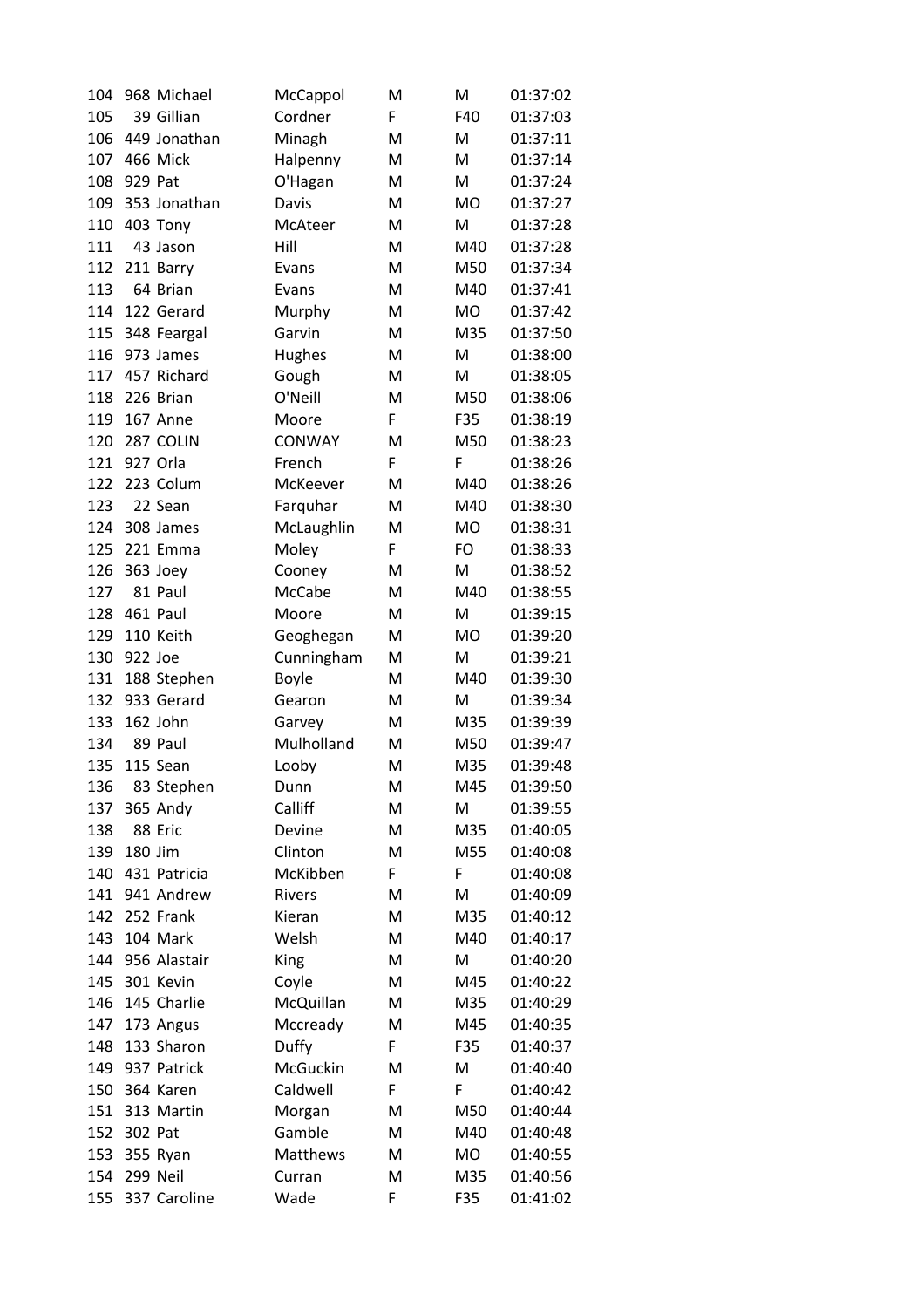| 156 |                 | 33 Patrick      | Mc evoy        | M | M40       | 01:41:11 |
|-----|-----------------|-----------------|----------------|---|-----------|----------|
| 157 |                 | 434 Stephen     | Cavery         | M | M         | 01:41:22 |
| 158 |                 | 311 Louise      | Smart          | F | F35       | 01:41:34 |
| 159 |                 | 952 Seamus      | Casey          | M | M         | 01:41:45 |
| 160 |                 | 394 Melanie     | Hearty         | F | F         | 01:41:45 |
| 161 |                 | 340 John        | <b>Torrans</b> | M | M50       | 01:41:51 |
| 162 |                 | 950 Amanda      | Jackson        | F | F         | 01:42:01 |
| 163 |                 | 411 Colin       | McArdle        | M | M         | 01:42:16 |
| 164 |                 | 233 Nessa       | Agnew          | F | F40       | 01:42:18 |
| 165 |                 | 918 David       | Kearns         | M | M         | 01:42:39 |
| 166 |                 | <b>388 Noel</b> | Moan           | M | M         | 01:42:56 |
| 167 |                 | 54 Niall        | Mackle         | M | <b>MO</b> | 01:43:06 |
| 168 |                 | 490 Damian      | Hughes         | M | M         | 01:43:06 |
| 169 |                 | 253 Stephney    | McGivern       | F | FO        | 01:43:08 |
| 170 | 285 AN          |                 | Other          |   | M         | 01:43:08 |
| 171 |                 | 8 Andrea        | Heslip         | F | F40       | 01:43:15 |
| 172 |                 | 324 Fergal      | Quinn          | M | M35       | 01:43:21 |
| 173 | <b>327 Eric</b> |                 | <b>Byrne</b>   | M | M40       | 01:43:22 |
| 174 | 480 JP          |                 | McAree         | M | M         | 01:43:25 |
| 175 |                 | 314 Dodie       | Farrell        | M | M35       | 01:43:26 |
| 176 |                 | 325 Eithne      | McGorman       | F | F35       | 01:43:26 |
| 177 |                 | 303 Ciaran      | Wright         | M | <b>MO</b> | 01:43:28 |
| 178 |                 | 347 Tony        | Gallagher      | M | <b>MO</b> | 01:43:35 |
| 179 |                 | 268 Maria       | Magee          | F | F45       | 01:43:36 |
| 180 |                 | 249 TEDDY       | <b>CLARK</b>   | M | M35       | 01:43:38 |
| 181 |                 | 386 Kathleen    | <b>Bradley</b> | F | F         | 01:43:38 |
| 182 |                 | 209 Louise      | Jones          | F | FO        | 01:43:39 |
| 183 |                 | 482 Tony        | McQuade        | M | M         | 01:43:45 |
| 184 |                 | 232 Larry       | <b>Boyle</b>   | M | M40       | 01:43:48 |
| 185 |                 | 352 Martin      | Rafter         | M | M50       | 01:43:49 |
| 186 |                 | 958 Joanne      | Taggart        | F | F         | 01:44:08 |
| 187 | 413 Pat         |                 | <b>McManus</b> | M | M         | 01:44:11 |
| 188 |                 | 349 Brendan     | Breen          | M | M45       | 01:44:15 |
| 189 |                 | 178 Brendan     | McQuaid        | M | M35       | 01:44:16 |
| 190 |                 | 218 Joanna      | McArdle        | F | F35       | 01:44:17 |
| 191 |                 | 222 Simon       | Moffett        | Μ | M40       | 01:44:17 |
| 192 |                 | 309 Jonathan    | Porter         | M | M35       | 01:44:17 |
| 193 |                 | 418 Mark        | Canavan        | M | M         | 01:44:20 |
| 194 |                 | 217 Caroline    | Salters        | F | F35       | 01:44:21 |
| 195 |                 | 384 Niall       | <b>McCrink</b> | M | M         | 01:44:25 |
| 196 |                 | 424 Eugene      | <b>McCrink</b> | M | M         | 01:44:31 |
| 197 |                 | 229 Roisin      | <b>Byrne</b>   | F | F45       | 01:44:32 |
| 198 |                 | 307 Cherry      | McVeigh        | F | FO        | 01:44:33 |
| 199 |                 | 334 MICHAEL     | Connor         | M | M35       | 01:44:40 |
| 200 |                 | 153 James       | Toman          | M | M40       | 01:44:40 |
| 201 |                 | 246 Darren      | Houston        | M | M40       | 01:44:47 |
| 202 |                 | 920 Mark        | Winters        | M | M         | 01:44:51 |
| 203 |                 | 280 Grainne     | Keenan         | F | F45       | 01:44:54 |
| 204 |                 | 357 Fiona       | Mc Quade       | F | F45       | 01:45:01 |
| 205 |                 | 478 Darragh     | Scott          | M | M         | 01:45:06 |
| 206 |                 | 208 Simon       | Jenkinson      | M | MO        | 01:45:17 |
| 207 |                 | 251 Eamonn      | McElroy        | M | MO        | 01:45:17 |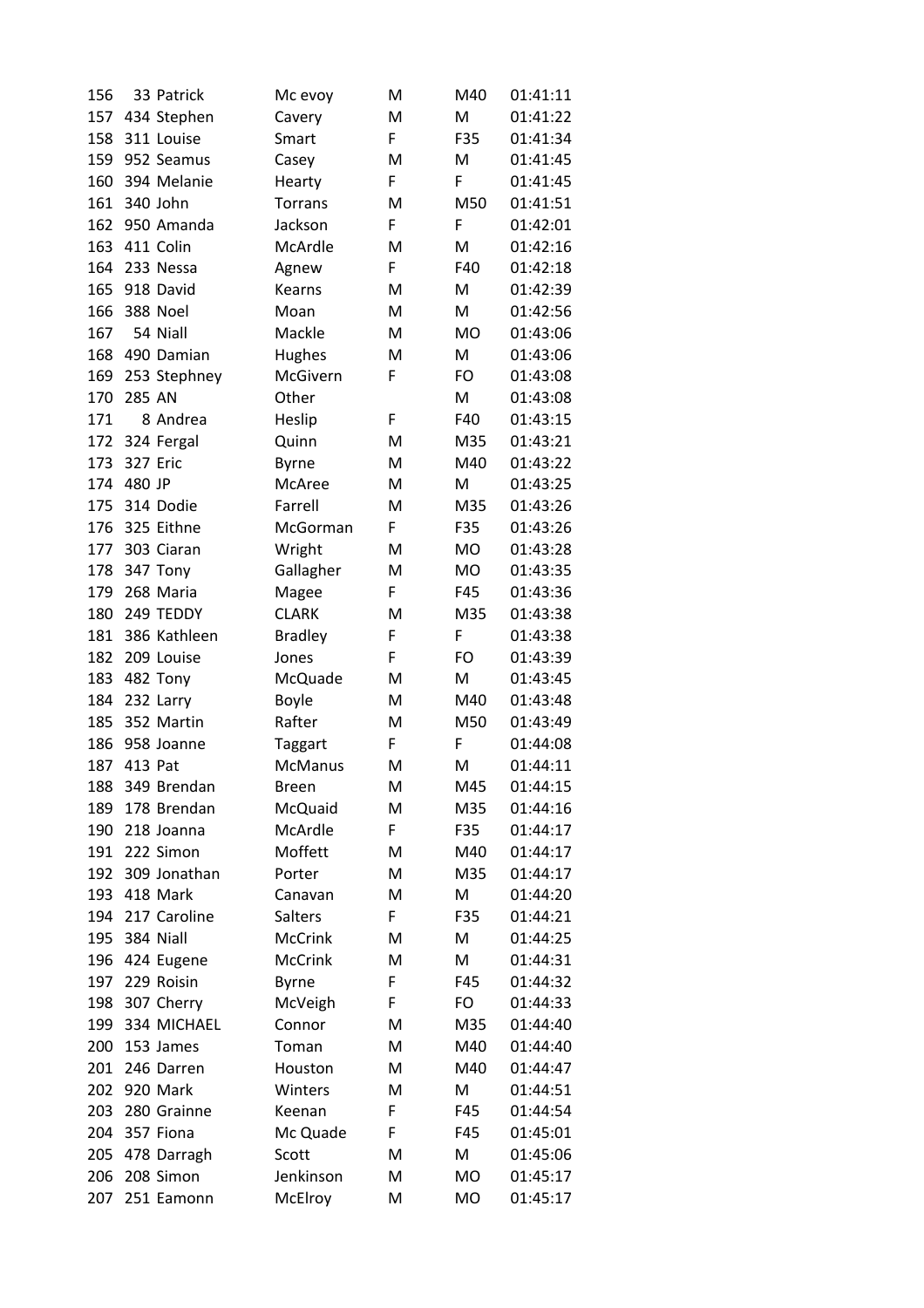| 208 |          | 914 Daragh   | McKeon         | M  | M         | 01:45:23 |
|-----|----------|--------------|----------------|----|-----------|----------|
| 209 |          | 400 Gary     | <b>McCourt</b> | M  | M         | 01:45:28 |
| 210 |          | 338 Suzette  | McEntee        | F  | F35       | 01:45:32 |
| 211 | 244 Jill |              | McCann         | F  | F40       | 01:45:45 |
| 212 |          | 189 Nuala    | <b>Boyle</b>   | F  | FO        | 01:45:54 |
| 213 |          | 945 Tommy    | Collins        | M  | M         | 01:45:56 |
| 214 |          | 479 David    | Kellet         | М  | M         | 01:45:56 |
| 215 |          | 266 Kenneth  | Boyle          | M  | M40       | 01:46:09 |
| 216 |          | 383 Claire   | Hearty         | F  | F         | 01:46:09 |
| 217 |          | 177 John     | Lilley         | M  | M50       | 01:46:22 |
| 218 | 284 Paul |              | Grimes         | M  | <b>MO</b> | 01:46:25 |
| 219 |          | 496 Patrick  | <b>McGuirk</b> | M  | M         | 01:46:26 |
| 220 |          | 66 Lucia     | Denny          | F  | FO        | 01:46:28 |
| 221 |          | 190 Felix    | Rice           | M  | <b>MO</b> | 01:46:29 |
| 222 |          | 184 Liam     | Conlon         | M  | M35       | 01:46:34 |
| 223 |          | 960 Stephen  | Ralph          | M  | M         | 01:46:46 |
| 224 | 187 Joan |              | Neary          | F  | F45       | 01:46:53 |
| 225 |          | 444 Gary     | McParland      | M  | M         | 01:47:02 |
| 226 |          | 442 Declan   | Ryan           | M  | M         | 01:47:02 |
| 227 | 437 Paul |              | <b>Barnes</b>  | M  | Μ         | 01:47:07 |
| 228 |          | 375 Brendan  | O'Hagan        | M  | M         | 01:47:15 |
| 229 |          | 433 Louise   | Garvey         | F  | F         | 01:47:22 |
| 230 |          | 194 Anne     | Macfarlane     | F  | F50       | 01:47:25 |
| 231 |          | 472 Catriona | McCahey        | F  | F         | 01:47:28 |
| 232 |          | 486 Tony     | Curran         | M  | M         | 01:47:43 |
| 233 |          | 86 Emmett    | Woods          | M  | M45       | 01:47:45 |
| 234 |          | 116 Gillian  | Strudwick      | F  | F35       | 01:47:52 |
| 235 |          | 35 Gary      | Martin         | M  | M50       | 01:47:53 |
| 236 |          | 164 Olive    | Murphy         | F  | F50       | 01:47:53 |
| 237 |          | 7 Manuel     | Farrelly       | M  | M35       | 01:47:55 |
| 238 |          | 85 Zara      | <b>Baird</b>   | F  | FO        | 01:47:58 |
| 239 |          | 467 George   | Duffy          | M  | M         | 01:48:07 |
| 240 |          | 179 Brian    | Murray         | M  | M40       | 01:48:23 |
| 241 |          | 443 Philip   | Patton         | M  | M         | 01:48:23 |
| 242 |          | 257 Dwyer    | O connor       | Μ  | M45       | 01:48:24 |
| 243 |          | 200 Grainne  | Heaney         | F. | F35       | 01:48:26 |
| 244 |          | 9 David      | McGreevy       | M  | M45       | 01:48:44 |
| 245 | 441 Aidy |              | Winters        | F  | F         | 01:49:00 |
| 246 |          | 949 Claire   | Shields        | F  | F         | 01:49:02 |
| 247 |          | 242 Martin   | O'Neill        | M  | M50       | 01:49:06 |
| 248 |          | 128 Aidan    | <b>Black</b>   | Μ  | M40       | 01:49:07 |
| 249 |          | 926 Brian    | Muckian        | Μ  | M         | 01:49:19 |
| 250 |          | 291 John     | Cochrane       | M  | M50       | 01:49:23 |
| 251 |          | 382 Cathal   | McCoy          | M  | M         | 01:49:26 |
| 252 |          | 264 Aaron    | Anderson       | Μ  | <b>MO</b> | 01:49:29 |
| 253 |          | 493 Eunan    | Whyte          | M  | M         | 01:49:30 |
| 254 |          | 911 Declan   | Roe            | M  | Μ         | 01:49:30 |
| 255 |          | 435 Seamus   | Hanratty       | Μ  | Μ         | 01:49:31 |
| 256 |          | 376 George   | Semain         | M  | M         | 01:49:47 |
| 257 |          | 14 Cormac    | Woods          | M  | M40       | 01:49:58 |
| 258 |          | 171 Harry    | Russell        | Μ  | M45       | 01:49:59 |
| 259 |          | 40 Gary      | Connolly       | M  | M50       | 01:50:01 |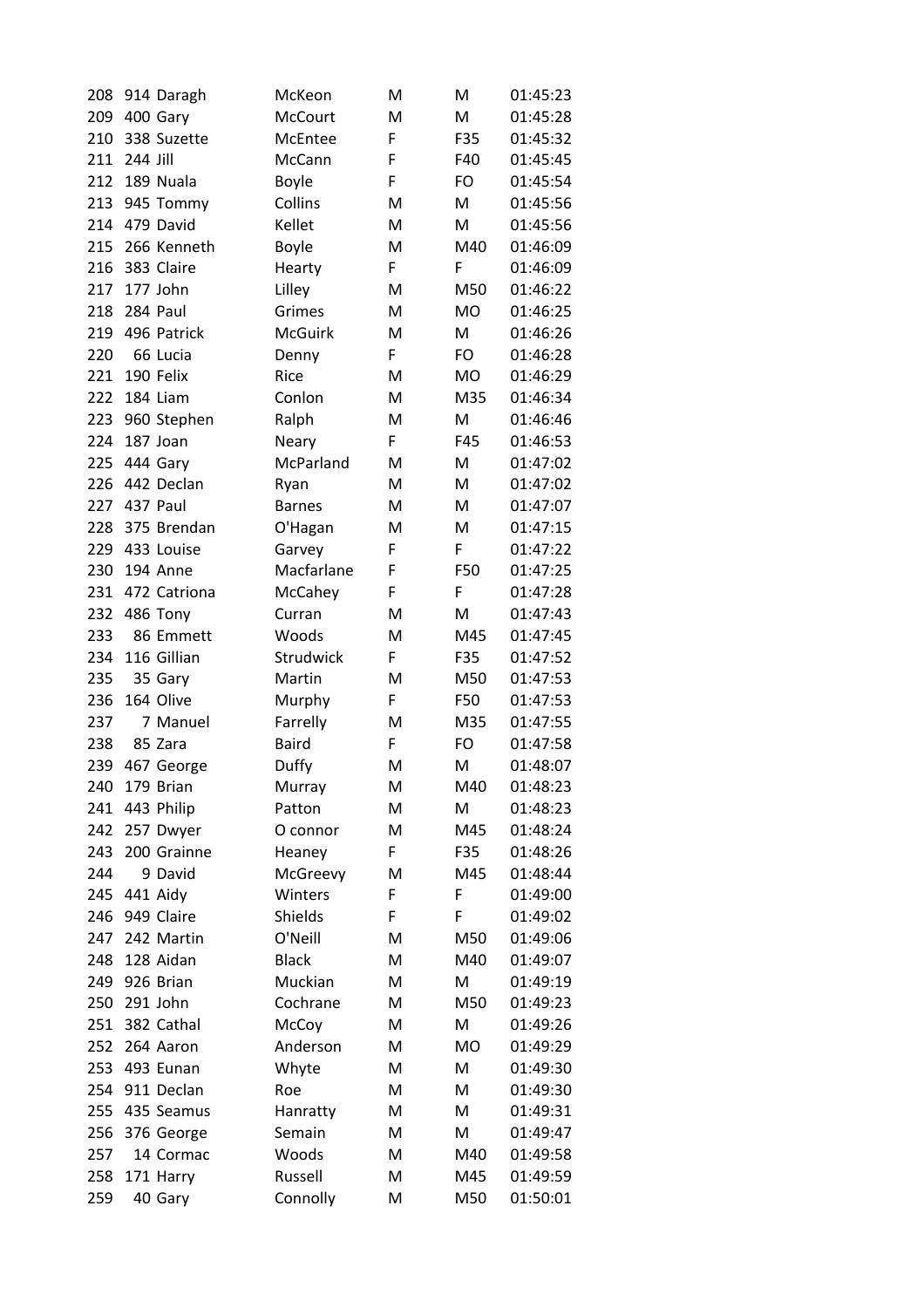| 260 |          | 980 Gavin     | <b>Black</b>      | м | м         | 01:50:02 |
|-----|----------|---------------|-------------------|---|-----------|----------|
| 261 |          | 106 Damian    | Mc Givern         | M | M35       | 01:50:12 |
| 262 |          | 212 Holly     | Hunniford         | F | <b>FO</b> | 01:50:14 |
| 263 |          | 210 Pamela    | Kane              | F | <b>FO</b> | 01:50:14 |
| 264 |          | 393 Anita     | Bolton            | F | F         | 01:50:20 |
| 265 |          | 917 Fiona     | Magee             | F | F         | 01:50:32 |
| 266 |          | 354 Ciarán    | McArdle           | M | M50       | 01:50:33 |
| 267 |          | 358 Marc      | Wynne             | M | M40       | 01:50:43 |
| 268 |          | 62 James      | Campbell          | M | M40       | 01:50:46 |
| 269 |          | 350 Joanne    | Clarke            | F | F40       | 01:51:12 |
| 270 |          | 339 Gregory   | Devlin            | M | M45       | 01:51:15 |
| 271 |          | 80 David      | Simpson           | M | M40       | 01:51:22 |
| 272 |          | 295 Jason     | Fegan             | M | M40       | 01:51:24 |
| 273 |          | 939 Thomas    | Shields           | M | M         | 01:51:29 |
| 274 |          | 453 Anthony   | Traynor           | M | M         | 01:51:30 |
| 275 |          | 946 Owen      | McMahon           | M | M         | 01:51:37 |
| 276 |          | 25 Paul       | Lyness            | M | M40       | 01:51:38 |
| 277 |          | 46 Clare      | Carson            | F | F40       | 01:51:39 |
| 278 |          | 12 Patrick    | O'Sullivan        | M | M45       | 01:51:46 |
| 279 |          | 235 Mary      | Quinn             | F | F50       | 01:51:47 |
| 280 |          | 207 Dominic   | Kearns            | M | M50       | 01:51:58 |
| 281 |          | 495 Gerard    | McCaffrey         | M | M         | 01:52:09 |
| 282 |          | 452 Conor     | McKeever          | M | M         | 01:52:09 |
| 283 |          | 494 Niall     | Whitmarsh         | M | M         | 01:52:09 |
| 284 |          | 310 Collette  | Connolly          | F | F40       | 01:52:14 |
| 285 |          | 351 Dominic   | Hasson            | M | M45       | 01:52:17 |
| 286 |          | 70 Niall      | Malone            | M | M40       | 01:52:19 |
| 287 |          | 203 Peter     | Mc Donnell        | M | M35       | 01:52:26 |
| 288 | 263 Lisa |               | Ferry             | F | <b>FO</b> | 01:52:27 |
| 289 |          | 930 Manus     | Doherty           | M | M         | 01:52:28 |
| 290 |          | 24 Peter      | Oneill            | M | M40       | 01:52:33 |
| 291 |          | 157 Karen     | Poag              | F | F35       | 01:52:36 |
| 292 |          | 236 Éilis     | Linden            | F | FO        | 01:52:47 |
| 293 |          | 219 Jonathan  | Groarke           | M | M35       | 01:52:50 |
| 294 |          | 475 Margaret  | Finley            | F | F         | 01:52:57 |
| 295 |          | 137 Paul      | Dullaghan         | M | M40       | 01:52:58 |
| 296 |          | 19 Alice      | Scott             | F | FO        | 01:52:59 |
| 297 |          | 923 Eamon     | <b>Byrne</b>      | М | M         | 01:53:03 |
| 298 |          | 101 Emma      | <b>McWilliams</b> | F | F40       | 01:53:11 |
| 299 |          | 82 Brian      | Todd              | M | M60       | 01:53:11 |
| 300 |          | 97 Tina       | Crawley           | F | F45       | 01:53:11 |
| 301 |          | 469 Colette   | Miele             | F | F         | 01:53:18 |
| 302 | 430 Pat  |               | Maguire           | M | M         | 01:53:18 |
| 303 |          | 99 Michael    | Stevenson         | M | M50       | 01:53:20 |
| 304 |          | 277 Catherine | <b>Brito</b>      | F | F40       | 01:53:22 |
| 305 |          | 975 Paul      | <b>Bisset</b>     | M | M         | 01:53:23 |
| 306 |          | 387 Paul      | <b>Cummins</b>    | M | M         | 01:53:23 |
| 307 |          | 954 Michael   | Croinn            | M | M         | 01:53:25 |
| 308 |          | 234 Paschal   | Larney            | M | M55       | 01:53:29 |
| 309 | 224 Neil |               | Casey             | M | M35       | 01:53:30 |
| 310 |          | 273 Frank     | McKenna           | M | M50       | 01:54:01 |
| 311 |          | 404 Frank     | McKenna           | M | M         | 01:54:02 |
|     |          |               |                   |   |           |          |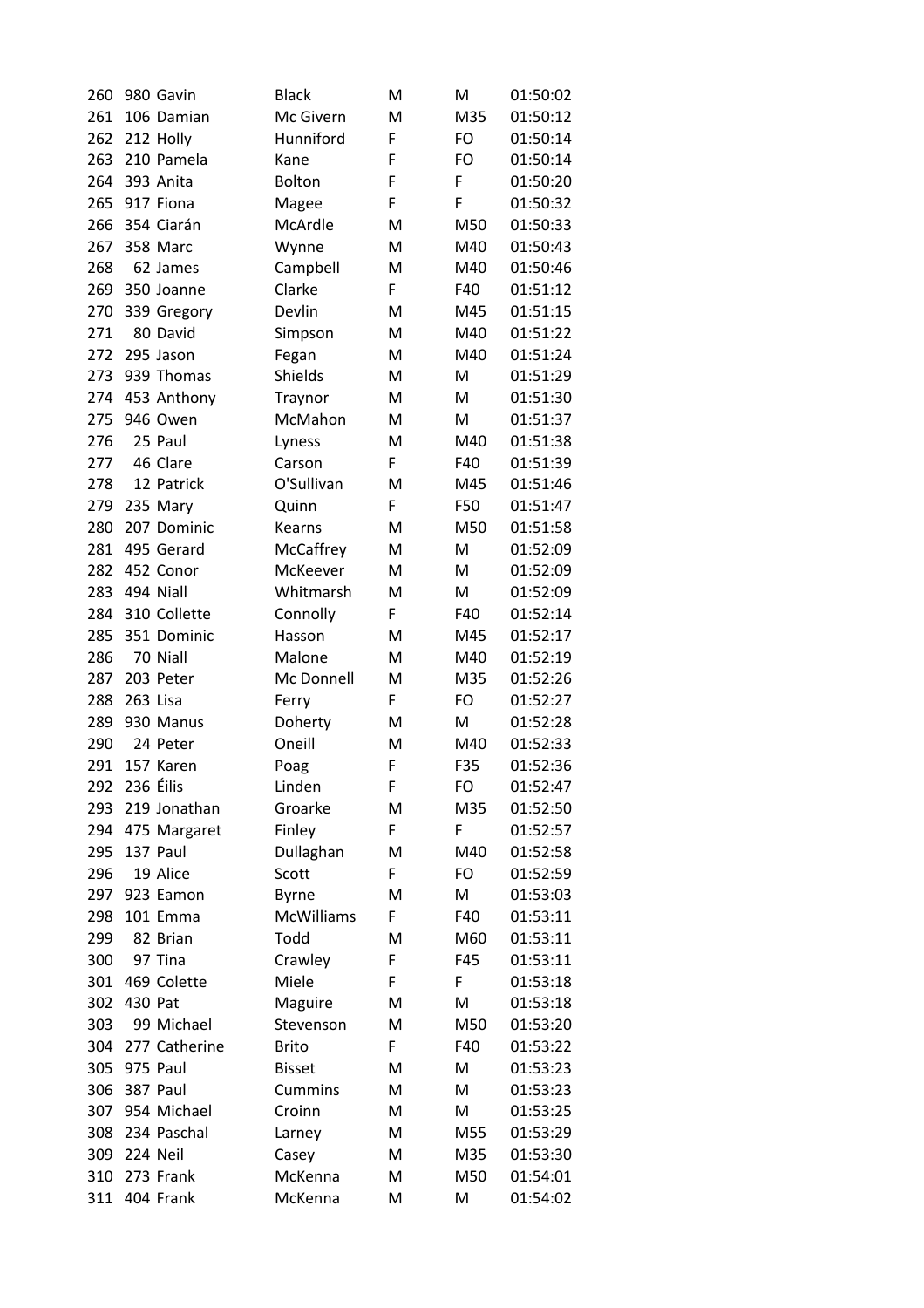| 312 | 335 Gary         | Kidney         | м  | M45       | 01:54:03 |
|-----|------------------|----------------|----|-----------|----------|
| 313 | 259 Rory         | O'Toole        | M  | M50       | 01:54:03 |
| 314 | 344 Sharon       | Manning        | F  | F45       | 01:54:04 |
| 315 | 96 Graham        | Fitzgerald     | M  | M35       | 01:54:10 |
| 316 | 439 Brendan      | Grew           | M  | M         | 01:54:54 |
| 317 | 237 Barry        | O'Neill        | M  | M35       | 01:54:54 |
| 318 | 205 Eamonn       | Ward           | M  | M40       | 01:54:59 |
| 319 | 962 Nigel        | Devine         | M  | M         | 01:55:10 |
| 320 | 44 Janice        | White          | F. | F40       | 01:55:11 |
| 321 | 454 Jarleth      | Fields         | M  | M         | 01:55:22 |
| 322 | 4 Conn           | O'Neill        | M  | M35       | 01:55:27 |
| 323 | 396 Michael      | Lindon         | M  | M         | 01:55:33 |
| 324 | 53 Diane         | Forsythe       | F  | FO        | 01:55:39 |
| 325 | 489 David        | Murnaghan      | M  | м         | 01:55:48 |
| 326 | 414 Sean         | Quinn          | M  | M         | 01:56:03 |
| 327 | 963 Benjamin     | Scott          | M  | M         | 01:56:31 |
| 328 | 322 William John | <b>Brown</b>   | M  | M60       | 01:56:31 |
| 329 | 438 Oonagh       | McMahon        | F  | F         | 01:57:00 |
| 330 | 500 Patricia     | Fenix          | F  | F         | 01:57:06 |
| 331 | 976 Brian        | Darling        | M  | M         | 01:57:20 |
| 332 | 915 Siobhan      | White          | F  | F         | 01:57:23 |
| 333 | 304 Patrick      | Downey         | M  | M40       | 01:57:23 |
| 334 | 318 Paul         | Carlin         | M  | M45       | 01:57:24 |
| 335 | 282 Paddy        | Cumiskey       | M  | <b>MO</b> | 01:57:38 |
| 336 | 370 Gerard       | English        | M  | M         | 01:57:40 |
| 337 | 204 Ruth         | McDade         | F. | FO        | 01:57:42 |
| 338 | 379 Seamus       | <b>McNally</b> | M  | M         | 01:57:45 |
| 339 | 381 Nigel        | Trainor        | M  | M         | 01:57:45 |
| 340 | 399 Colm         | O'Brien        | M  | M         | 01:58:02 |
| 341 | 965 Peter        | Grimes         | M  | M         | 01:58:03 |
| 342 | 90 Elaine        | Holmes         | F  | F50       | 01:58:03 |
| 343 | 1 Majella        | Murphy         | F  | F         | 01:58:03 |
| 344 | 951 Graeme       | McGowan        | M  | M         | 01:58:05 |
| 345 | 132 Emma         | McDade         | F  | F35       | 01:58:20 |
| 346 | 961 Barbara      | Owens          | F  | F         | 01:58:24 |
| 347 | 372 Donna        | Owens          | F  | F         | 01:58:24 |
| 348 | 298 Martina      | Mc Eneaney     | F  | F45       | 01:58:38 |
| 349 | 183 Micéal       | Haughian       | M  | <b>MO</b> | 01:58:40 |
| 350 | 456 Peter        | Maguire        | М  | M         | 01:58:42 |
| 351 | 93 Geraldine     | Murphy         | F  | F35       | 01:58:43 |
| 352 | 248 Gary         | Blythe         | Μ  | M45       | 01:58:44 |
| 353 | 261 Barry        | Tomany         | M  | M40       | 01:58:46 |
| 354 | 361 Damian       | McCann         | M  | M45       | 01:58:53 |
| 355 | 199 Lisa         | Corbett        | F  | <b>FO</b> | 01:58:55 |
| 356 | 49 Catherine     | White          | F  | F35       | 01:58:55 |
| 357 | 465 Siobhan      | Cassidy        | F  | F         | 01:58:58 |
| 358 | 401 Attracta     | Magennis       | F  | F         | 01:59:03 |
| 359 | 957 Tony         | McKeown        | M  | M         | 01:59:04 |
| 360 | 172 Mark         | Copeland       | M  | <b>MO</b> | 01:59:05 |
| 361 | 78 John F        | McArdle        | M  | M35       | 01:59:10 |
| 362 | 123 Julie        | Henry          | F  | F40       | 01:59:24 |
| 363 | 26 Dónal         | Griffin        | M  | MO        | 01:59:30 |
|     |                  |                |    |           |          |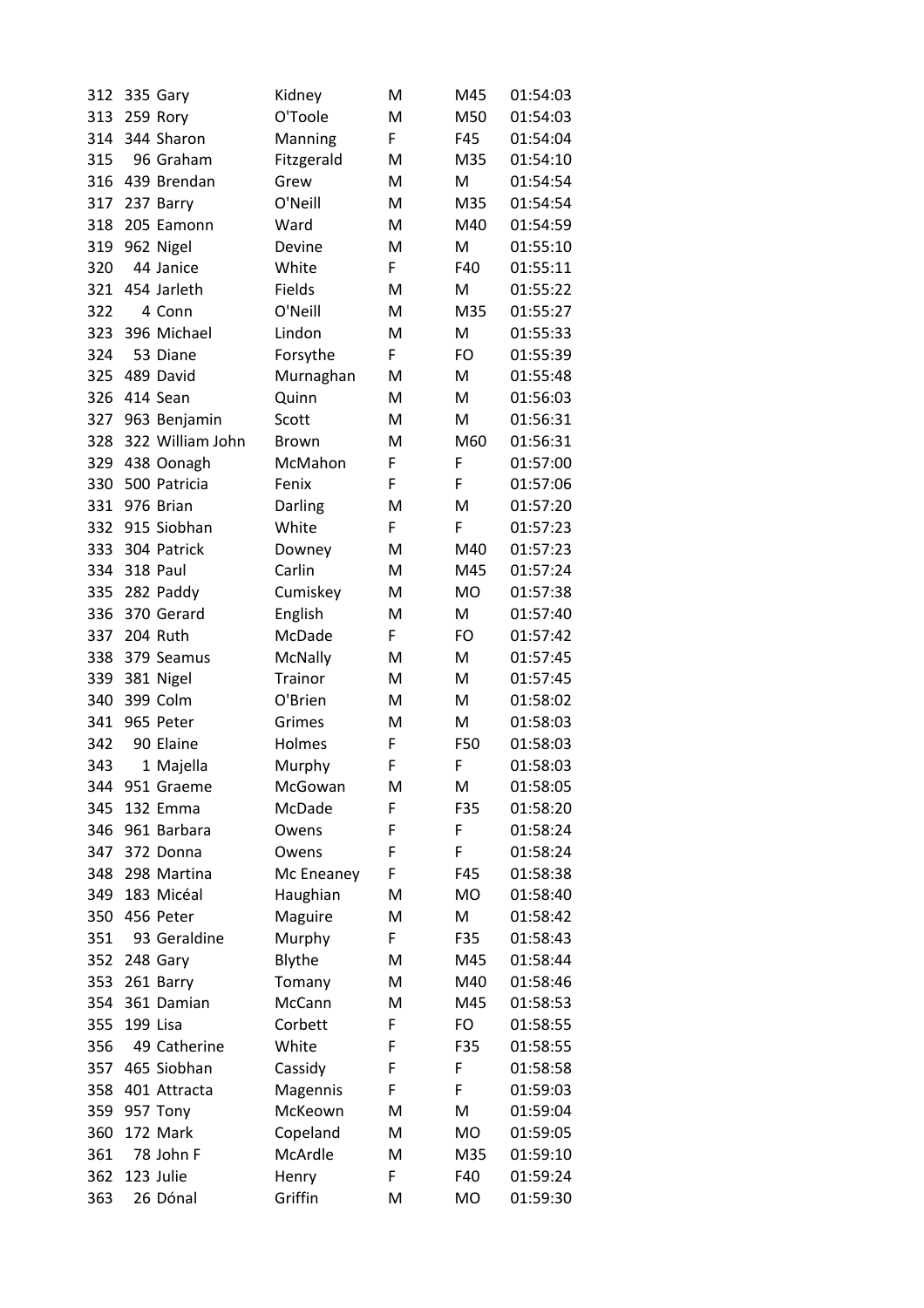| 364 |          | 336 Stuart                  | Dunne              | M      | M35       | 01:59:30 |
|-----|----------|-----------------------------|--------------------|--------|-----------|----------|
| 365 |          | 76 Joseph                   | Quigley            | M      | <b>MO</b> | 01:59:32 |
| 366 |          | 60 Diane                    | Mckay              | F      | F40       | 01:59:44 |
| 367 |          | 126 Mark                    | Ramsey             | M      | M45       | 01:59:44 |
| 368 |          | 220 Andrew                  | Smyth              | M      | M50       | 02:00:09 |
| 369 |          | <b>419 Neil</b>             | McSorley           | M      | M         | 02:00:13 |
| 370 |          | 423 Ciaran                  | McSherry           | М      | M         | 02:00:40 |
| 371 |          | 174 Eunan                   | Magee              | M      | M40       | 02:00:42 |
| 372 |          | 119 Aidan                   | Donnelly           | M      | M35       | 02:00:45 |
| 373 |          | 360 Claire                  | Wright             | F      | FO        | 02:00:52 |
| 374 |          | 294 Emma                    | Kennedy            | F      | F35       | 02:00:55 |
| 375 |          | 912 Stephen                 | O'Hanlon           | M      | M         | 02:01:00 |
| 376 |          | 92 Lynn                     | McCullough         | F      | F45       | 02:01:07 |
| 377 |          | 300 Sandy                   | Carr               | F      | F35       | 02:01:08 |
| 378 |          | 91 John                     | <b>Burns</b>       | M      | M45       | 02:01:09 |
| 379 |          | 69 Renata                   | Malone             | F      | F45       | 02:01:10 |
| 380 |          | 136 Gerard                  | Duffy              | M      | M45       | 02:01:11 |
| 381 |          | 135 Janet                   | Campbell           | F      | F45       | 02:01:20 |
| 382 |          | 497 Rosaleen                | Clare              | F      | F         | 02:01:26 |
| 383 |          | 267 Mark                    | Gaskin             | M      | <b>MO</b> | 02:01:35 |
| 384 |          | 455 Sarah                   | Doran              | F      | F         | 02:01:42 |
| 385 | 402 Eva  |                             | Winters            | F      | F         | 02:01:45 |
| 386 |          | 231 Emily                   | Paisley            | F      | FO        | 02:01:55 |
| 387 |          | 214 Michelle                | O'Neill            | F      | FO        | 02:02:00 |
| 388 |          | 916 Claire                  | O'Dwyer            | F      | F         | 02:02:02 |
| 389 |          | 139 Sonya                   | Curran             | F      | F35       | 02:02:06 |
| 390 |          | 63 Simon                    | Murray             | M      | M35       | 02:02:06 |
| 391 |          | 959 Diane                   | Sheridan           | F      | F         | 02:02:17 |
| 392 |          | 158 Philip                  | Poag               | M      | M40       | 02:02:40 |
| 393 |          | 140 Conall                  | Humston            | M      | MO        | 02:02:41 |
| 394 |          | 72 Richard                  | Wilson             | M      | M35       | 02:02:56 |
| 395 |          | 74 Brendan                  | Laverty            | M      | M45       | 02:03:18 |
| 396 | 944 lain |                             | Monahan            | м      | м         | 02:03:19 |
| 397 |          | 37 Paul                     | <b>McCorry</b>     | M      | M35       | 02:03:30 |
| 398 |          | 34 Faye                     |                    | F      | FO        | 02:03:38 |
| 399 |          | 982 Feely                   | Sergeant<br>Darren | Μ      | Μ         | 02:03:47 |
|     |          |                             | Martin             | F      | F         | 02:03:49 |
| 400 |          | 390 Caroline<br>389 Deirdre |                    |        | F         |          |
| 401 |          | 450 Brenda                  | Loughran           | F<br>F | F         | 02:04:01 |
| 402 |          |                             | Minagh             |        |           | 02:04:03 |
| 403 |          | 193 Sean                    | Mcgleenan          | M      | M55       | 02:04:04 |
| 404 |          | 255 Aimee                   | Weatherhead        | F      | FO        | 02:04:06 |
| 405 |          | 415 Sinead                  | McGreevy           | F      | F         | 02:04:11 |
| 406 |          | 125 Janine                  | Ramsey             | F      | F45       | 02:04:17 |
| 407 |          | 216 John                    | McDonough          | M      | M50       | 02:04:28 |
| 408 |          | 198 Ciara                   | Cassidy            | F      | FO        | 02:04:44 |
| 409 |          | 197 Denise                  | Garvey             | F      | FO        | 02:04:44 |
| 410 |          | 228 Raymond                 | Doone              | M      | M55       | 02:04:57 |
| 411 |          | 84 Steven                   | Sheridan           | Μ      | M40       | 02:05:03 |
| 412 |          | 320 Joanne                  | Millar             | F      | FO        | 02:05:06 |
| 413 |          | 422 Carmel                  | Tumelty            | F      | F         | 02:05:16 |
| 414 |          | 477 Cecilia                 | Fegan              | F      | F         | 02:05:16 |
| 415 |          | 476 Edele                   | Cellaland          | F      | F         | 02:05:16 |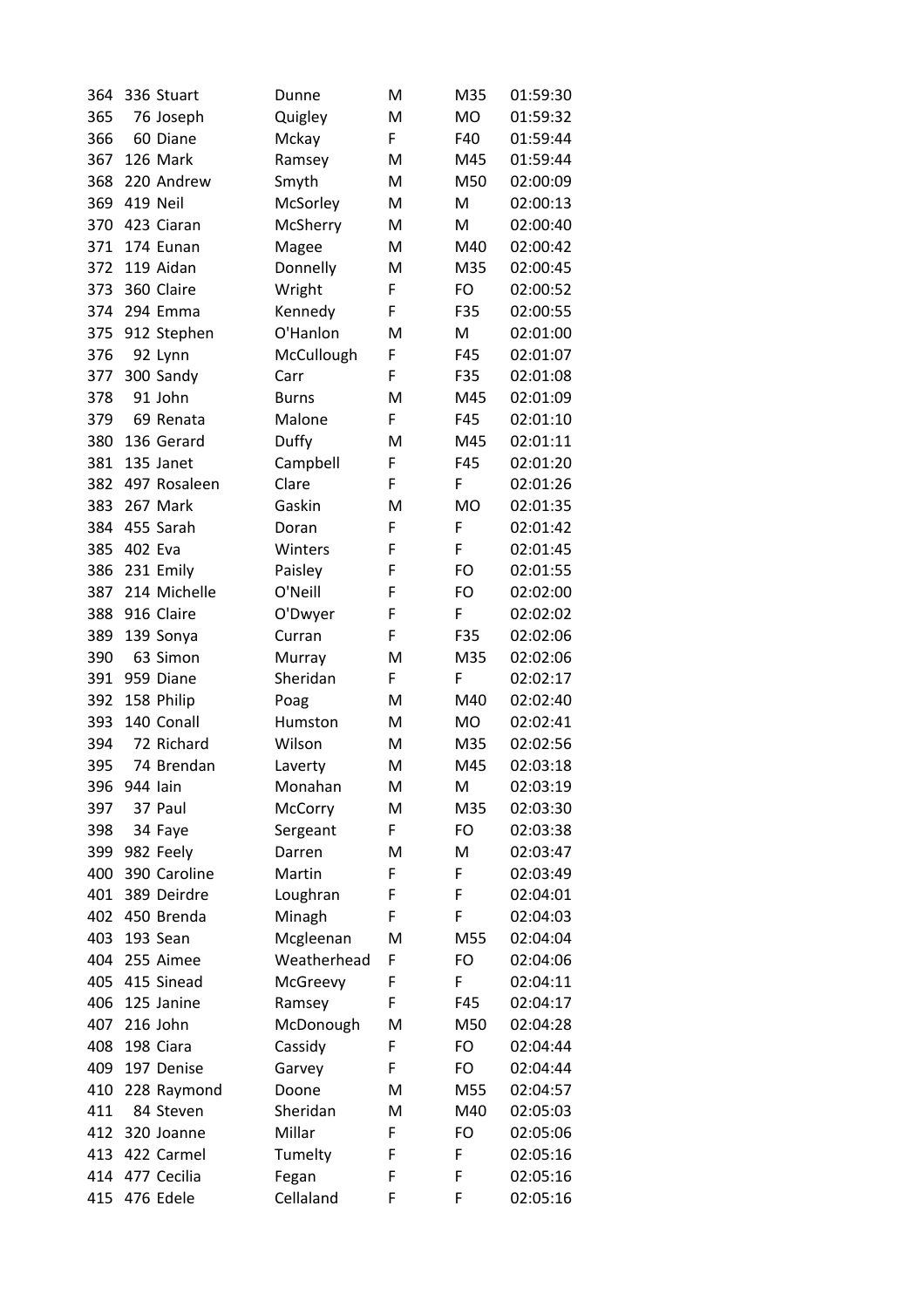| 416 | 445 William   | Mercer         | M | M         | 02:05:28 |
|-----|---------------|----------------|---|-----------|----------|
| 417 | 124 Jennifer  | <b>Beckett</b> | F | F45       | 02:05:44 |
| 418 | 323 Elizabeth | Smit           | F | F55       | 02:05:55 |
| 419 | 369 Paul      | Kelly          | M | M         | 02:06:09 |
| 420 | 152 Michael   | Wilson         | M | M35       | 02:06:12 |
| 421 | 274 Deirdre   | Torley         | F | F55       | 02:06:12 |
| 422 | 201 Paul      | Brannigan      | M | M55       | 02:06:16 |
| 423 | 276 Roisin    | Mc Givern      | F | F40       | 02:06:20 |
| 424 | 498 Bronagh   | McGee          | F | F         | 02:06:26 |
| 425 | 377 Niall     | Faye           | M | M         | 02:06:30 |
| 426 | 47 Kevin      | Kelly          | M | M45       | 02:06:52 |
| 427 | 129 Sean      | Carroll        | M | <b>MO</b> | 02:06:56 |
| 428 | 374 James     | Williams       | M | M         | 02:07:00 |
| 429 | 316 Rory      | Mc leary       | M | M35       | 02:07:22 |
| 430 | 934 Claire    | McBride        | F | F         | 02:07:23 |
| 431 | 330 Margo     | Fegan          | F | F45       | 02:07:30 |
| 432 | 206 Sharon    | Ward           | F | F45       | 02:07:53 |
| 433 | 326 Gerard    | Moran          | M | <b>MO</b> | 02:08:01 |
| 434 | 460 Gavin     | McConville     | M | M         | 02:08:02 |
| 435 | 196 Claire    | Cardwell       | F | FO        | 02:08:03 |
| 436 | 333 Aiden     | McKenna        | M | M50       | 02:08:05 |
| 437 | 481 Gabrina   | McAree         | F | F         | 02:08:14 |
| 438 | 368 Andrea    | Kelly          | F | F         | 02:08:37 |
| 439 | 977 Diane     | Woods          | F | F         | 02:08:37 |
| 440 | 427 Frank     | Pelissou       | M | M         | 02:09:06 |
| 441 | 491 Elena     | Placido        | F | F         | 02:09:13 |
| 442 | 73 Mairead    | Holden         | F | FO        | 02:09:17 |
| 443 | 451 Rory      | McKeever       | M | M         | 02:09:31 |
| 444 | 265 Shauna    | Murphy         | F | F45       | 02:10:09 |
| 445 | 421 Martin    | Keen           | M | M         | 02:10:17 |
| 446 | 380 Sarah     | McEneaney      | F | F         | 02:10:20 |
| 447 | 103 Alison    | Welsh          | F | F35       | 02:10:23 |
| 448 | 272 Geraldine | McKenna        | F | F50       | 02:10:23 |
| 449 | 275 David     | Rushe          | M | <b>MO</b> | 02:10:30 |
| 450 | 202 Robert    | Carbery        | M | <b>MO</b> | 02:11:01 |
| 451 | 979 Chris     | Preston        | M | M         | 02:11:48 |
| 452 | 290 Kathleen  | Cheshire       | F | F45       | 02:11:49 |
| 453 | 935 Leanne    | Kerr           | F | F         | 02:12:01 |
| 454 | 392 Patricia  | Flynn          | F | F         | 02:12:01 |
| 455 | 488 Cora      | McGrane        | F | F         | 02:12:02 |
| 456 | 487 Alison    | Shearman       | F | F         | 02:12:03 |
| 457 | 51 Mary       | Callaghan      | F | F50       | 02:12:11 |
| 458 | 32 Patricia   | Mc Mullen      | F | FO        | 02:12:16 |
| 459 | 175 WENDY     | <b>MCKEOWN</b> | F | F45       | 02:12:26 |
| 460 | 27 Clare      | Russell        | F | F40       | 02:12:38 |
| 461 | 131 James     | O'Toole        | M | M35       | 02:12:44 |
| 462 | 36 Alan       | <b>Brown</b>   | M | M50       | 02:12:55 |
| 463 | 239 Conor     | McCracken      | M | M40       | 02:13:15 |
| 464 | 283 Selena    | Rooney         | F | F35       | 02:13:15 |
| 465 | 141 Justin    | Quirk          | M | M40       | 02:13:35 |
| 466 | 109 Jacinta   | Collins        | F | F50       | 02:13:41 |
| 467 | 492 Istvan    | Darazsi        | M | M         | 02:14:36 |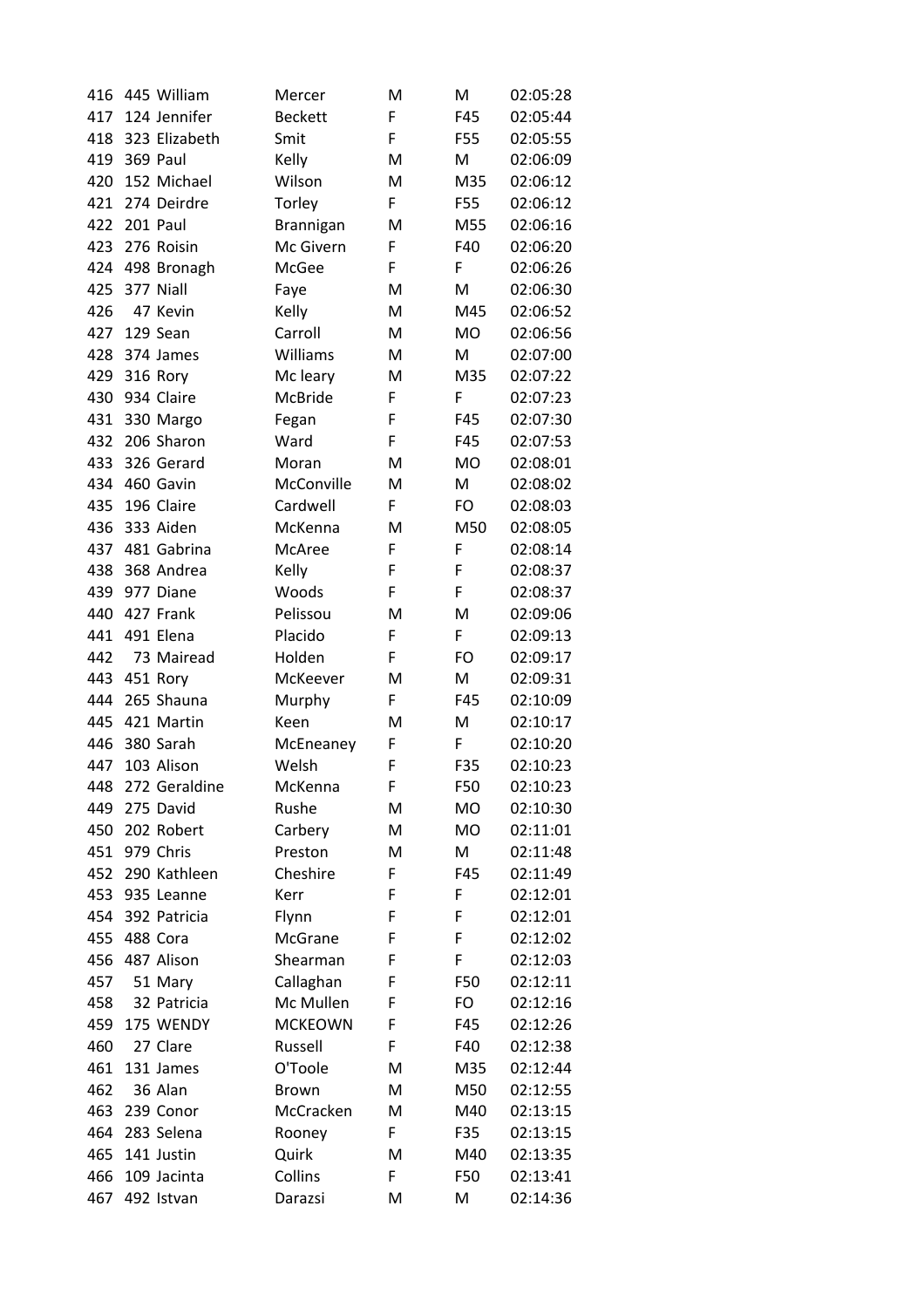| 468 |                | 972 Eilis    | McCreesh       | F  | F         | 02:14:43 |
|-----|----------------|--------------|----------------|----|-----------|----------|
| 469 |                | 57 Paul      | <b>Bracken</b> | M  | M35       | 02:14:58 |
| 470 |                | 319 Gary     | Mclean         | M  | <b>MO</b> | 02:15:33 |
| 471 |                | 260 LOUISE   | <b>ECCLES</b>  | F  | F35       | 02:15:33 |
| 472 |                | 408 Ashling  | Ward           | F  | F         | 02:15:35 |
| 473 |                | 108 Eugene   | Collins        | M  | M50       | 02:15:55 |
| 474 |                | 170 Siobhan  | Greer          | F. | F55       | 02:15:57 |
| 475 |                | 913 Rocky    | Marmeto        | M  | M         | 02:15:59 |
| 476 |                | 429 Denise   | Maguire        | F  | F         | 02:18:18 |
| 477 |                | 245 Patricia | Duffy          | F  | F45       | 02:18:32 |
| 478 |                | 468 Rosemary | Gibson         | F  | F         | 02:18:33 |
| 479 |                | 105 Michelle | McEnteggart    | F  | F35       | 02:18:35 |
| 480 |                | 102 Celine   | Callaghan      | F  | F35       | 02:18:51 |
| 481 | 117 Joe        |              | <b>Kirk</b>    | M  | M60       | 02:18:59 |
| 482 |                | 3 MICHAEL    | <b>KANE</b>    | M  | M50       | 02:19:00 |
| 483 | <b>112 Ted</b> |              | Mcavoy         | Μ  | M40       | 02:19:00 |
| 484 |                | 118 John     | <b>Kirk</b>    | M  | M50       | 02:19:00 |
| 485 |                | 121 Norah    | Walsh          | F  | F45       | 02:19:01 |
| 486 |                | 955 Brian    | Fagan          | M  | M         | 02:19:37 |
| 487 |                | 317 Tracy    | Curran         | F  | F40       | 02:19:59 |
| 488 |                | 289 Vanessa  | Armstrong      | F  | FO        | 02:20:00 |
| 489 |                | 342 Clare    | Hamill         | F  | F35       | 02:20:13 |
| 490 |                | 343 Amanda   | McVerry        | F  | FO        | 02:20:22 |
| 491 |                | 306 Sarah    | Quinn          | F  | F35       | 02:21:42 |
| 492 |                | 432 Aisling  | McElroy        | F  | F         | 02:21:43 |
| 493 |                | 243 Ciara    | Foley          | F  | F40       | 02:21:43 |
| 494 |                | 150 Paula    | Mckibbin       | F  | F45       | 02:21:53 |
| 495 |                | 65 Aine      | Mc guinness    | F  | F40       | 02:22:00 |
| 496 |                | 67 Laura     | Mc Guinness    | F  | FO        | 02:22:54 |
| 497 |                | 362 Lynn     | Phun           | F  | F40       | 02:24:14 |
| 498 |                | 185 Cliona   | Coleman        | F  | FO        | 02:24:21 |
| 499 |                | 16 Rebecca   | Tester         | F  | FO        | 02:24:38 |
| 500 |                | 151 Conor    | Sheridan       | M  | <b>MO</b> | 02:24:38 |
| 501 |                | 953 Kim      | Gleave         | F  | F         | 02:24:51 |
| 502 |                | 499 Aisling  | Glynn          | F  | F         | 02:25:09 |
| 503 |                | 459 Micheal  | Coyle          | Μ  | M         | 02:27:18 |
| 504 |                | 98 Shane     | Rice           | M  | <b>MO</b> | 02:28:37 |
| 505 |                | 94 Erica     | Johnston       | F  | FO        | 02:28:58 |
| 506 |                | 293 Carla    | Campbell       | F  | FO        | 02:28:58 |
| 507 |                | 409 Fildelma | McCoy          | F  | F         | 02:29:26 |
| 508 |                | 346 Terri    | Moran          | F  | FO        | 02:30:12 |
| 509 |                | 156 Maria    | O'Grady        | F  | F40       | 02:32:22 |
| 510 |                | 238 Gerard   | Fay            | M  | M40       | 02:32:28 |
| 511 | 974 Lisa       |              | Cumiskey       | F  | F         | 02:33:22 |
| 512 |                | 278 Marion   | Morrow         | F  | F55       | 02:33:54 |
| 513 |                | 378 Gosia    | Masiukiehicz   | F  | F         | 02:34:09 |
| 514 |                | 366 Kerr     | Team           |    | R         | 02:36:17 |
| 515 |                | 134 Rosaleen | Heath          | F  | FO        | 02:37:21 |
| 516 |                | 447 Ciaran   | Murphy         | M  | M         | 02:37:22 |
| 517 |                | 446 Martin   | McShane        | M  | M         | 02:37:23 |
| 518 |                | 10 Alyn      | McChesney      | M  | M35       | 02:37:30 |
| 519 |                | 227 Melissa  | Murphy         | F  | FO        | 02:38:22 |